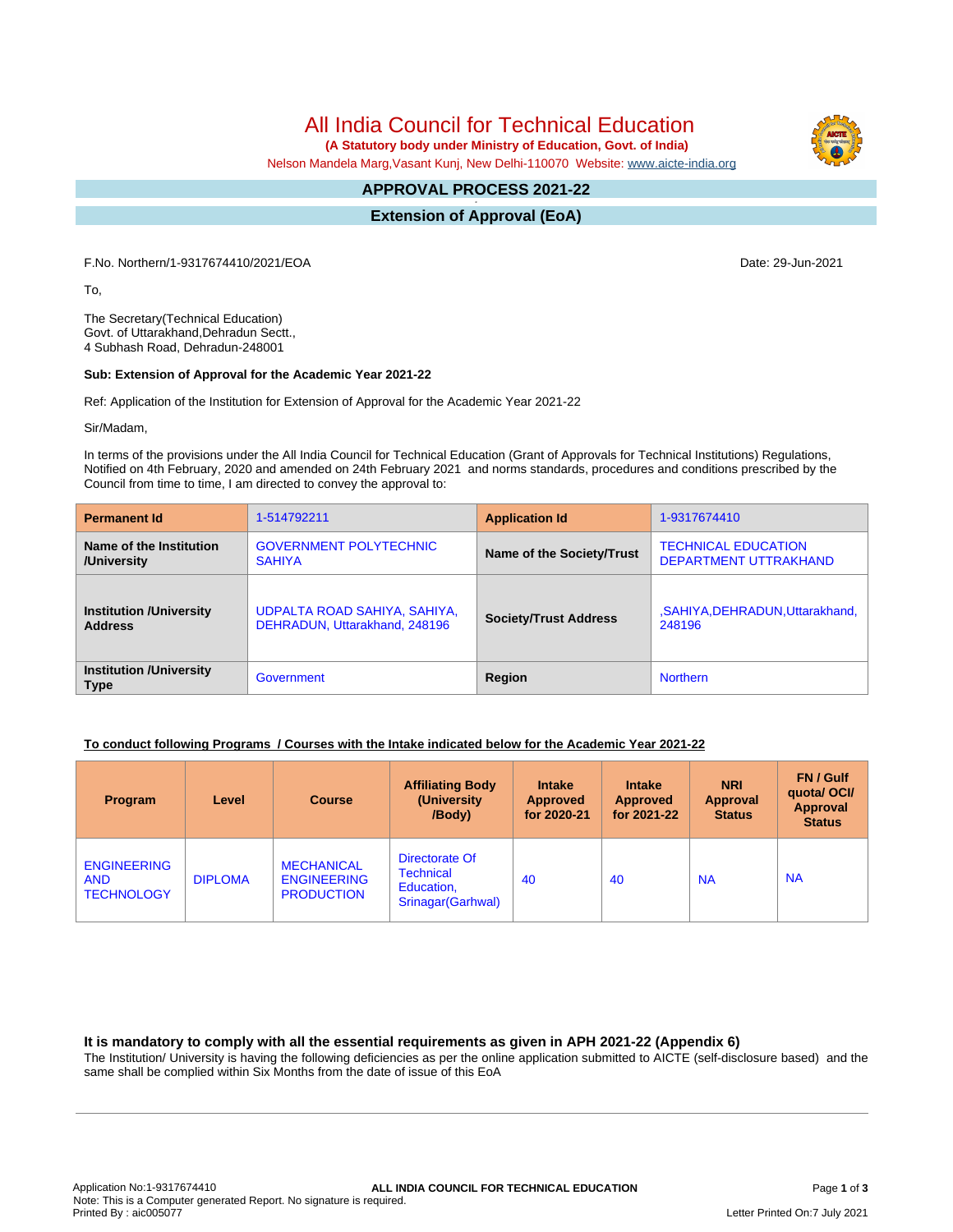| Deficiencies* Noted (based on Self Disclosure)   |  |  |  |  |
|--------------------------------------------------|--|--|--|--|
| Office All Inclusive.                            |  |  |  |  |
| Placement Office.                                |  |  |  |  |
| Boys Common Room.                                |  |  |  |  |
| Cafeteria.                                       |  |  |  |  |
| Girls Common Room.                               |  |  |  |  |
| Classroom.                                       |  |  |  |  |
| Tutorial Room.                                   |  |  |  |  |
| Seminar Hall.                                    |  |  |  |  |
| Additional Workshop.                             |  |  |  |  |
| Drawing Hall.                                    |  |  |  |  |
| Workshop.                                        |  |  |  |  |
| Laboratory.                                      |  |  |  |  |
| Computer Center.                                 |  |  |  |  |
| Library & Reading Room.                          |  |  |  |  |
| Food Safety and Standards.                       |  |  |  |  |
| General Insurance.                               |  |  |  |  |
| Waste Management and a sustainable Green Campus. |  |  |  |  |
| *Please refer Deficiency Report for details      |  |  |  |  |

# **Important Instructions**

- 1. The State Government/ UT/ Directorate of Technical Education/ Directorate of Medical Education shall ensure that 10% of reservation for Economically Weaker Section (EWS) as per the reservation policy for admission, operational from the Academic year 2019-20 is implemented without affecting the reservation percentages of SC/ ST/ OBC/ General. However, this would not be applicable in the case of Minority Institutions referred to the Clause (1) of Article 30 of Constitution of India. Such Institution shall be permitted to increase in annual permitted strength over a maximum period of two years.
- 2. The Institution offering courses earlier in the Regular Shift, First Shift, Second Shift/Part Time now amalgamated as total intake shall have to fulfil all facilities such as Infrastructure, Faculty and other requirements as per the norms specified in the Approval Process Handbook 2021-22 for the Total Approved Intake. Further, the Institutions Deemed to be Universities/ Institutions having Accreditation/ Autonomy status shall have to maintain the Faculty: Student ratio as specified in the Approval Process Handbook.
- 3. Strict compliance of Anti-Ragging Regulation, Establishment of Committee for SC/ ST, Establishment of Internal Complaint Committee (ICC), Establishment of Online Grievance Redressal Mechanism, Barrier Free Built Environment for disabled and elderly persons, Fire and Safety Certificate should be maintained as per the provisions made in Approval Process Handbook and AICTE Regulation notified from time to time.
- 4. In case of any differences in content in this Computer generated Extension of Approval Letter, the content/information as approved by the Executive Council / General Council as available on the record of AICTE shall be final and binding.

**Prof.Rajive Kumar Member Secretary, AICTE**

Copy \*\* to:

- **1. The Director of Technical Education\*\*, Uttarakhand**
- **2. The Principal / Director,** GOVERNMENT POLYTECHNIC SAHIYA Udpalta Road Sahiya, Sahiya,Dehradun, Uttarakhand,248196
- **3. The Secretary / Chairman,**